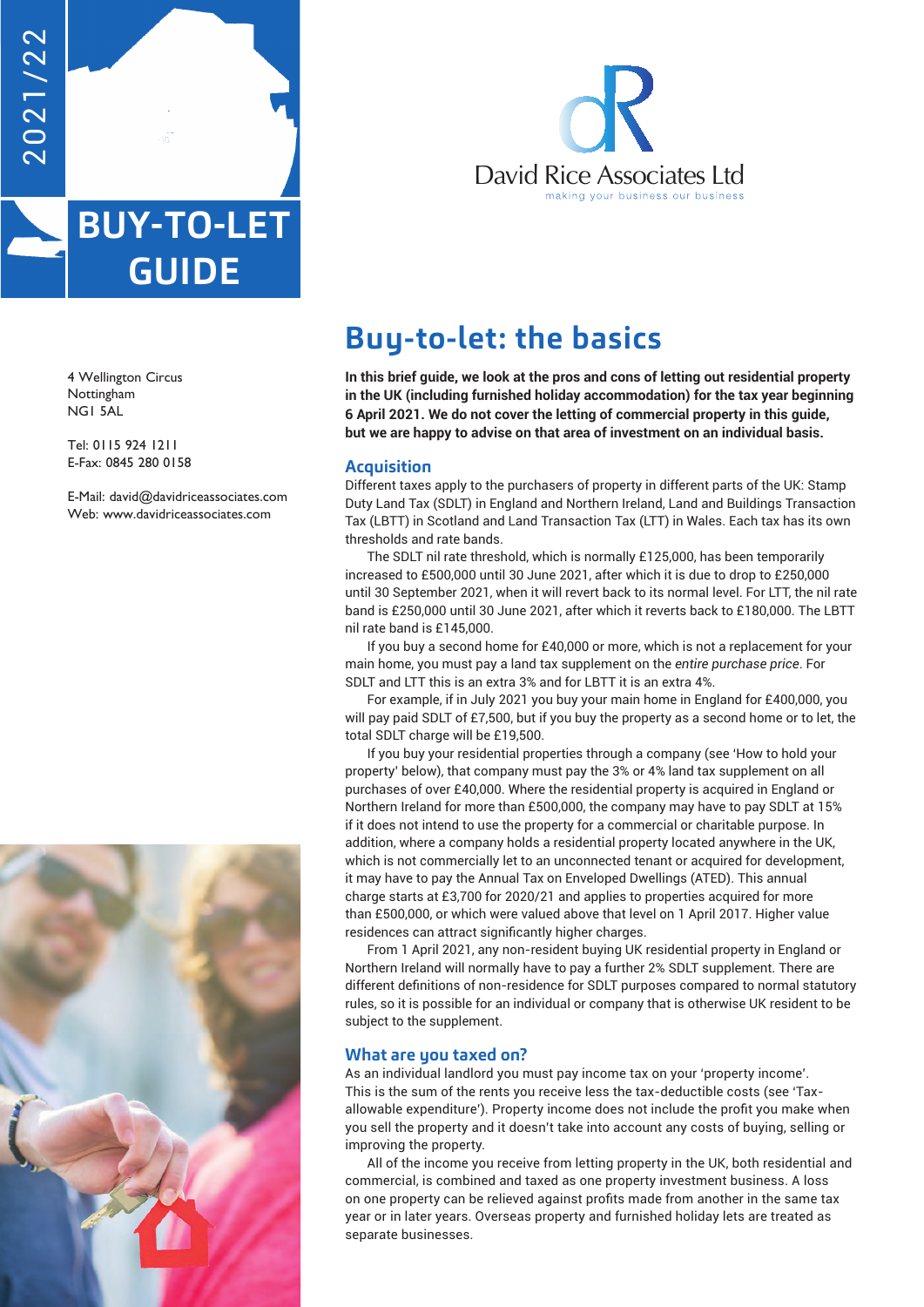# **Ownership by an individual**

If you hold the let properties in your own name, you will be taxed on the income and gains arising from those properties. You can't transfer the income before tax to another person without first transferring an interest in the property to that person.

You should declare all the income and expenses from your let properties in the property income section of your selfassessment tax return. If you make a loss from the letting, you need to declare that loss on your tax return so that it can be deducted from the profits you make from letting in a later period.

If you let properties which are situated overseas, the income and expenses from those properties must be shown on the foreign income section of your tax return. Profits or losses from overseas properties need to be calculated separately from those arising from UK properties.

#### **Joint owners**

Where a let property is held in the joint names of a married couple or civil partners, it can provide a useful income stream if one of the couple has little or no other income.

In England and Wales you can own a property as 'joint tenants' (where both owners hold an equal interest in the whole property) or as 'tenants in common' (where each owner holds a separate and identifiable share, say 10% and 90% of the property). There are different rules for properties located in other countries, including Scotland.

When a legally joined couple (married or civil partners) own property as joint tenants, any income from that property must be split equally between them for tax purposes and declared as such on each person's tax return.

If the same couple hold the property as tenants in common in unequal shares, they can make a declaration on HMRC's Form 17 to have the property income taxed in the proportion that reflects each partner's beneficial interest in the property. Without the Form 17 declaration, the couple will each be taxed on an equal share of the income from the property. The Form 17 election is irreversible, so once you have elected to be taxed on your actual share, the election will remain in place unless your beneficial interest in the property changes.

Where the joint owners of a property are not married or in a civil partnership, they can agree to share the income from the property in whatever ratio they choose, although this profitsharing ratio would normally reflect the underlying beneficial ownership of the property.

If you want to split the property income in unequal shares, instruct your solicitor to acquire the property as tenants in common in the ratio of ownership desired. Where you already own the property as joint tenants, it is quite simple to change to a tenancy in common, but there can be a land tax charge where the property is mortgaged.

When the property is sold, any capital gain arising must be split according to the beneficial ownership of each owner.

#### **Ownership by limited company**

A limited company pays tax at 19% on its income and capital gains, although from April 2023 this rate is due to increase to 26.5% or 25%, when profits exceed £50,000 and £250,000 respectively. In contrast, most individuals pay tax on rental income at rates between 20% and 45% (19% and 46% in Scotland). Individuals also pay Capital Gains Tax (CGT) on residential property gains at 18% or 28%.

Also, unlike individuals, companies do not suffer a restriction on the deduction of interest and finance charges (see 'Interest paid').

However, there may be further significant tax and National Insurance charges when you extract funds from your company.

If you already own a company which holds surplus funds, investing in buy-to-let property can make commercial sense, provided the company can secure a mortgage for the balance of the purchase price. However, where the trade may become overshadowed by the value of the properties it holds, it may no longer be classified as a 'trading' company, which

would mean it is no longer eligible for a number of tax reliefs, including business asset disposal relief (formally known as entrepreneurs' relief).

# **Before letting**

Once you have acquired your first property and it is available for letting, you need to start identifying the costs that are deductible from the rental income (see 'Tax-allowable expenditure').

"Available for letting" means the property is in a condition where it can be let, subject to cleaning, furnishing and drawing up letting agreements. If the property is in such a poor state that it cannot be let, it can't be treated as part of your property letting business. The expenses connected with renovating a property to bring it up to to the standard to meet that "available for letting" condition aren't deductible from your rental income but may be deductible when you sell the property (see 'Capital costs' below).

Expenses incurred before the first tenant moves in, such as advertising or minor repairs, can be deducted from the rents you receive in the first tax year if:

- the expenses are classified as revenue costs rather than capital (see below); and
- the costs are incurred within seven years of the start of the property letting business.

Once your property letting business has started, any later expenditure leading up to the letting of second and subsequent properties is part of your lettings business and can be deducted, as long as it represents revenue expenses.

#### **Tax-allowable expenditure**

You need to sort your expenses into categories of 'capital' costs connected with buying, selling or improving your properties and other costs that reoccur as the tenants change, known as revenue expenses.

The box below sets out the main types of revenue expenses, but it is not a complete list. Ask us about any other costs you have incurred that don't fall under one of these headings, as they may be deductible. If your tenant is responsible for paying certain costs – such as energy and council tax bills – you can't claim a deduction for those items.

If your rental income is no more than £150,000, you are expected to account for the income and expenditure from your properties on a 'cash' basis. This means deducting allowable revenue expenses paid from the rents you actually receive in the tax year. You can opt out of the cash basis and use normal accruals accounting if you wish. Companies and Limited Liability Partnerships (LLPs) are not permitted to use the cash basis.

#### **Allowable revenue expenses can include:**

- accountancy fees for drawing up the property business accounts
- advertising for tenants
- ground rent and service charges for leased property
- heating and lighting costs<br>• insurance for the buildings
- insurance for the buildings and contents
- legal fees for drawing up tenancy agreements or collecting debts, but not those connected with acquiring properties
- letting or managing agents' fees
- maintenance and repairs (see below)
- motor expenses for travelling to the property
- replacement of furnishings (see below)
- stationery, telephone calls and use of your office or home
- water charges and council tax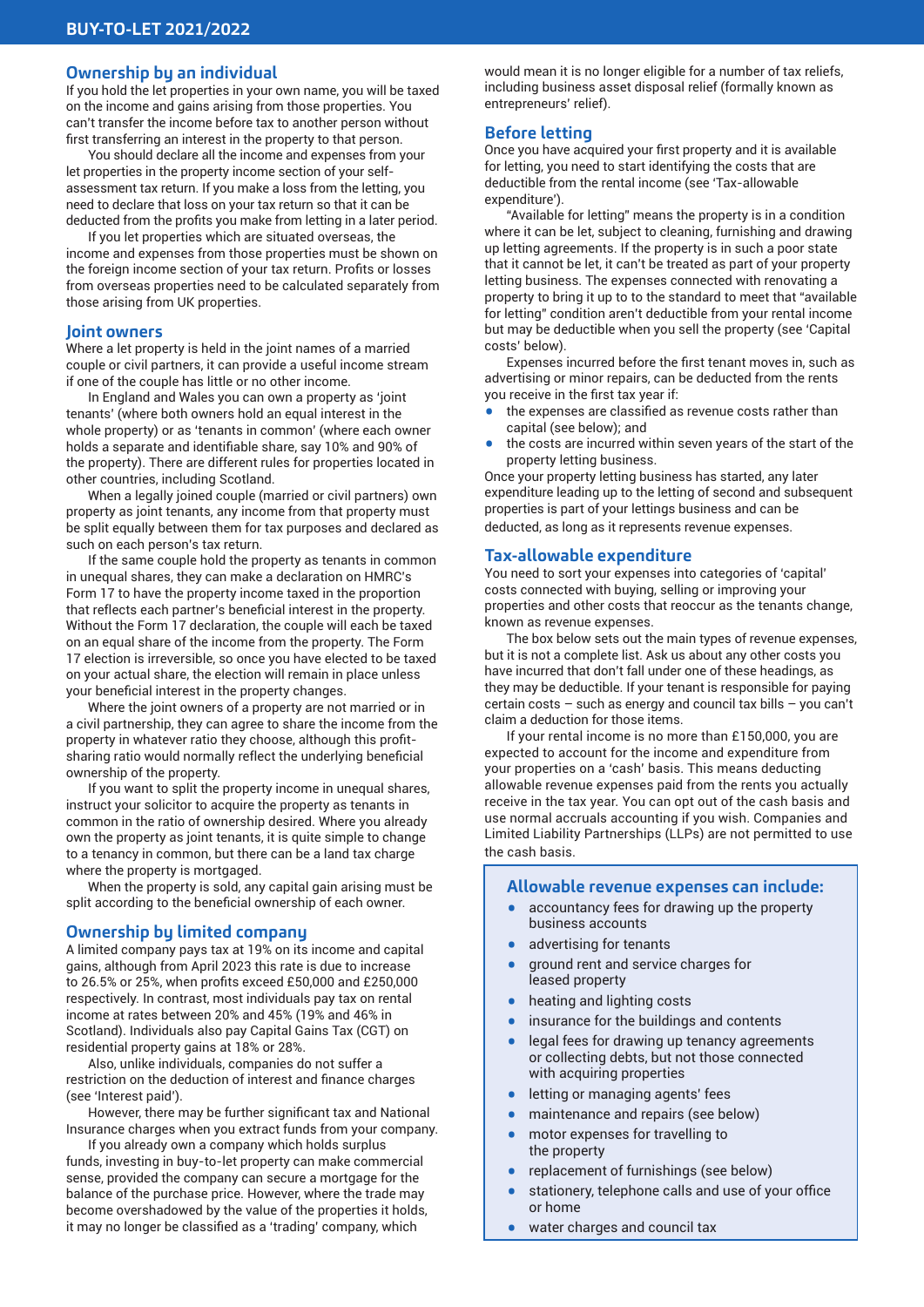# **Interest paid**

From 2020/21, none of the finance charges (such as loan interest and arrangement fees) you pay in respect of your let property are deductible from rental income. This applies if you let residential property as an individual or jointly with other individuals, but companies can deduct all finance costs. There are different rules for furnished holiday lettings (see 'Holiday lettings' below).

Where you have disallowed finance costs, you can claim a tax credit to set against your Income Tax bill. The tax credit is equal to 20% of the finance charges you paid in the year, even if you pay a higher rate of tax on your rental income (see Example 1).

Where this tax credit exceeds your tax bill for the year, the excess amount is carried forward and added to any tax credit available for finance costs in the following years.

If you have significant loans connected to your let property business, your taxable profits will be much higher than your actual accounting profits. This could have knock-on effects for other taxes and charges you have to pay.

# **Example 1**

Maddy lets a property in England for £18,000 per year and pays £10,000 in interest per year. She has no other property expenses, but she is employed on a salary of £34,000. Maddy's tax position for 2021/22 is calculated as follows:

|                          | 2021/22   |
|--------------------------|-----------|
| Salary                   | £34,000   |
| Letting income           | 18,000    |
| Interest deduction       | Nil       |
| Net income               | 52,000    |
| Less: personal allowance | (12, 570) |
| Taxable income           | 39,430    |
| Basic rate band limit    | 37,700    |
| Tax charged @20%         | 7,540     |
| Tax charged @40%         | 692       |
| Tax credit $-$ see below | (2,000)   |
| Total tax payable:       | 6,232     |
|                          |           |

Maddy's tax credit is calculated as:

•  $20\% \times 10,000 = \text{\textsterling}2,000$ .

Maddy is making an annual profit of £8,000 (£18,000-£10,000) from her property, but as the interest deduction is restricted, she pays tax on £18,000 of property income. This pushes her total income into the 40% tax band this year.

#### **Capital costs**

Any capital costs, such as improvements, can only be deducted from the sale proceeds of the property. You need to keep track of which capital expenses relate to which let property and retain all the relevant receipts and contracts.

#### **Furnishings**

You can deduct the actual cost of replacing furnishings used in your let property. This covers the cost of replacing items such as carpets, curtains and free-standing white goods, but not the initial cost of those items.

The cost of replacing items that are fixed to the property should be claimed as repairs (see below).

#### **Repairs**

The cost of repairs is always deductible from rental income, but the cost of improving a property is a capital cost that is not immediately deductible (see Capital costs). The difference between a repair and an improvement is that a repair restores what was originally there without adding new functionality –

# **Example 2**

Refurbishing a kitchen will count as a repair if the new kitchen is of a similar standard to the one it replaces. HMRC will accept the following as repairs: rewiring, plastering, tiling and replacement of fixed fittings such as sink and cooker. If the kitchen is substantially upgraded by, say, increasing the size or by using higher quality materials, the whole project cost should be treated as a capital improvement.

everything else is a capital improvement. You can't apportion the cost of a project between improvement and repairs. If the work done will fall into both headings, ask the builder to quote and bill for each piece of work separately.

# **Record keeping**

You must keep adequate records to enable you to report your profits or losses accurately to HMRC, without recourse to estimates. You should retain a record of every relevant expense. HMRC accept scanned copies of documents. Deposits will relate to individual tenancies, so record when each tenancy commenced and finished and how much of any deposit was retained or returned.

Note down details of any personal assets you use for the letting business, such as the date and distance of car journeys, or the time spent on administration at your own home.

All the records relating to your property business must be kept for at least five years after the submission date for the tax return in which you reported that the property was let or sold, in case HMRC ask about those figures. Documents relating to the tax year to 5 April 2022 should be retained until 31 January 2028.

# **Example 3**

Fred has a new bathroom fitted where one didn't exist before and at the same time redecorates the adjoining bedroom. The new bathroom is an improvement, as it is a new feature added to the house. The redecoration is a repair. Fred asks his builder to give him separate bills for the new bathroom and the decoration of the bedroom. He claims the decorating cost against rental income and treats the new bathroom as a capital improvement.

# **Holiday lettings**

If you let your furnished property for a large number of short periods, it could qualify as a Furnished Holiday Letting (FHL). The property doesn't have to be in a holiday centre; it can be situated in any part of the UK or even in another European Economic Area (EEA) country. Following Brexit, the Government may seek to restrict FHLs to UK properties only, but nothing has yet been announced on this.

Qualifying as a FHL allows you to deduct interest and finance charges fully from the rental income and claim capital allowances for many items used inside and outside the property.

Also, when you sell the property, it may be possible to defer CGT due on gains by buying another business asset. If other conditions apply, business asset disposal relief can reduce the rate of CGT to 10% when you close your FHL business. Note, however, that FHLs do not normally qualify for any Inheritance Tax reliefs.